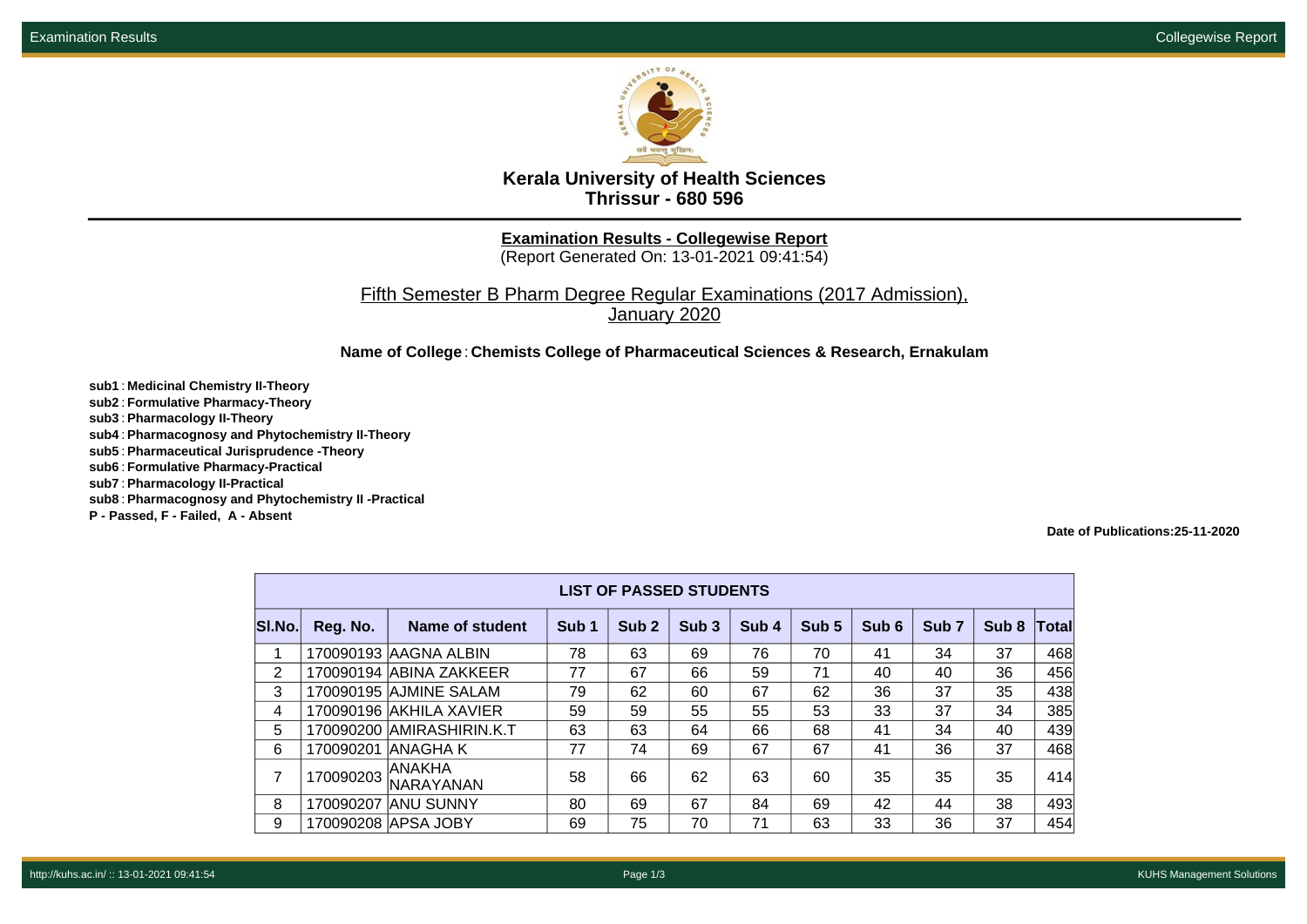| 10 |           | 170090211 ATHIRA K. N                 | 61 | 72 | 60 | 64 | 59 | 37              | 36 | 36 | 425 |
|----|-----------|---------------------------------------|----|----|----|----|----|-----------------|----|----|-----|
| 11 |           | 170090215 ELSA BABU                   | 68 | 75 | 74 | 73 | 64 | 37              | 38 | 37 | 466 |
| 12 |           | 170090216 FAHIDHA K S                 | 66 | 68 | 64 | 61 | 63 | 36              | 40 | 33 | 431 |
| 13 |           | 170090217 GAYATRI S                   | 81 | 70 | 60 | 60 | 58 | 40              | 39 | 36 | 444 |
| 14 |           | 170090219 GODWIN BABU                 | 54 | 61 | 57 | 58 | 63 | 32              | 36 | 29 | 390 |
| 15 |           | 170090220 GOLDA BABU                  | 59 | 69 | 66 | 56 | 71 | 38              | 37 | 37 | 433 |
| 16 |           | 170090221 GOPIKA G. NAIR              | 65 | 63 | 61 | 60 | 64 | 39              | 35 | 39 | 426 |
| 17 |           | 170090222 GOPIKA JAYAPAL              | 63 | 76 | 72 | 67 | 62 | 34              | 37 | 44 | 455 |
| 18 |           | 170090224 GRACE BIJU                  | 73 | 57 | 54 | 55 | 57 | $\overline{28}$ | 35 | 36 | 395 |
| 19 |           | 170090225 GREESHMA PRASAD             | 84 | 73 | 70 | 74 | 61 | 36              | 38 | 40 | 476 |
| 20 | 170090227 | <b>JUBY MARY JOSHY</b>                | 74 | 62 | 54 | 59 | 60 | 31              | 36 | 33 | 409 |
| 21 | 170090228 | KD<br><b>KRISHNAPRIYA</b>             | 55 | 60 | 57 | 60 | 60 | 35              | 32 | 33 | 392 |
| 22 | 170090229 | <b>KRISHNAPRIYA</b><br><b>NOBI</b>    | 78 | 68 | 72 | 66 | 62 | 41              | 39 | 42 | 468 |
| 23 | 170090231 | <b>MARY SANSIA</b><br><b>FIGAREDO</b> | 78 | 73 | 68 | 72 | 66 | 38              | 39 | 40 | 474 |
| 24 |           | 170090233 MUHAMMED YASSAR             | 62 | 62 | 59 | 52 | 55 | 30              | 30 | 33 | 383 |
| 25 |           | 170090235 NANDANA V                   | 65 | 64 | 65 | 63 | 62 | 39              | 39 | 36 | 433 |
| 26 |           | 170090239 ROSE MARY JAMES             | 71 | 71 | 71 | 74 | 67 | 36              | 39 | 37 | 466 |
| 27 |           | 170090241 SAUMYA SHIBU                | 81 | 70 | 56 | 64 | 58 | 41              | 36 | 37 | 443 |
| 28 |           | 170090242 SNEHA ALIAS                 | 64 | 68 | 69 | 68 | 56 | 41              | 33 | 35 | 434 |
| 29 |           | 170090243 SNEHA JOY                   | 82 | 79 | 72 | 77 | 64 | 43              | 39 | 38 | 494 |
| 30 |           | 170090244 SNEHA SHAJU                 | 66 | 60 | 64 | 67 | 75 | 37              | 39 | 35 | 443 |
| 31 |           | 170090245 SREEKUTTY SASI              | 71 | 69 | 71 | 71 | 63 | 32              | 35 | 39 | 451 |
| 32 |           | 170090247 SWETHA SABU                 | 77 | 64 | 61 | 69 | 69 | 42              | 41 | 38 | 461 |
| 33 | 170090248 | T M FATHIMA<br>LULU                   | 84 | 74 | 69 | 65 | 71 | 40              | 41 | 36 | 480 |
| 34 |           | 170090249 VEENA JAYAN                 | 67 | 64 | 55 | 64 | 63 | 34              | 36 | 37 | 420 |
| 35 | 170090251 | <b>VISHNU MURALI</b>                  | 57 | 61 | 61 | 64 | 61 | 36              | 35 | 38 | 413 |
| 36 | 170090252 | <b>VISMAYA A</b>                      | 70 | 59 | 54 | 65 | 64 | 32              | 39 | 38 | 421 |
| 37 |           | 170093093 ANJANA BABY                 | 67 | 66 | 70 | 57 | 68 | 34              | 36 | 40 | 438 |
| 38 | 170093094 | <b>ASMIN JUBERIA</b><br><b>RAHIM</b>  | 64 | 62 | 57 | 57 | 60 | 30              | 28 | 35 | 393 |
| 39 |           | 170093095 BESTEENA BABY               | 62 | 64 | 57 | 60 | 65 | 32              | 39 | 37 | 416 |
| 40 | 170093097 | <b>SONA GRACE</b><br>NELSON           | 60 | 51 | 53 | 66 | 61 | 35              | 31 | 37 | 394 |

**STUDENTS FAILED LIST**